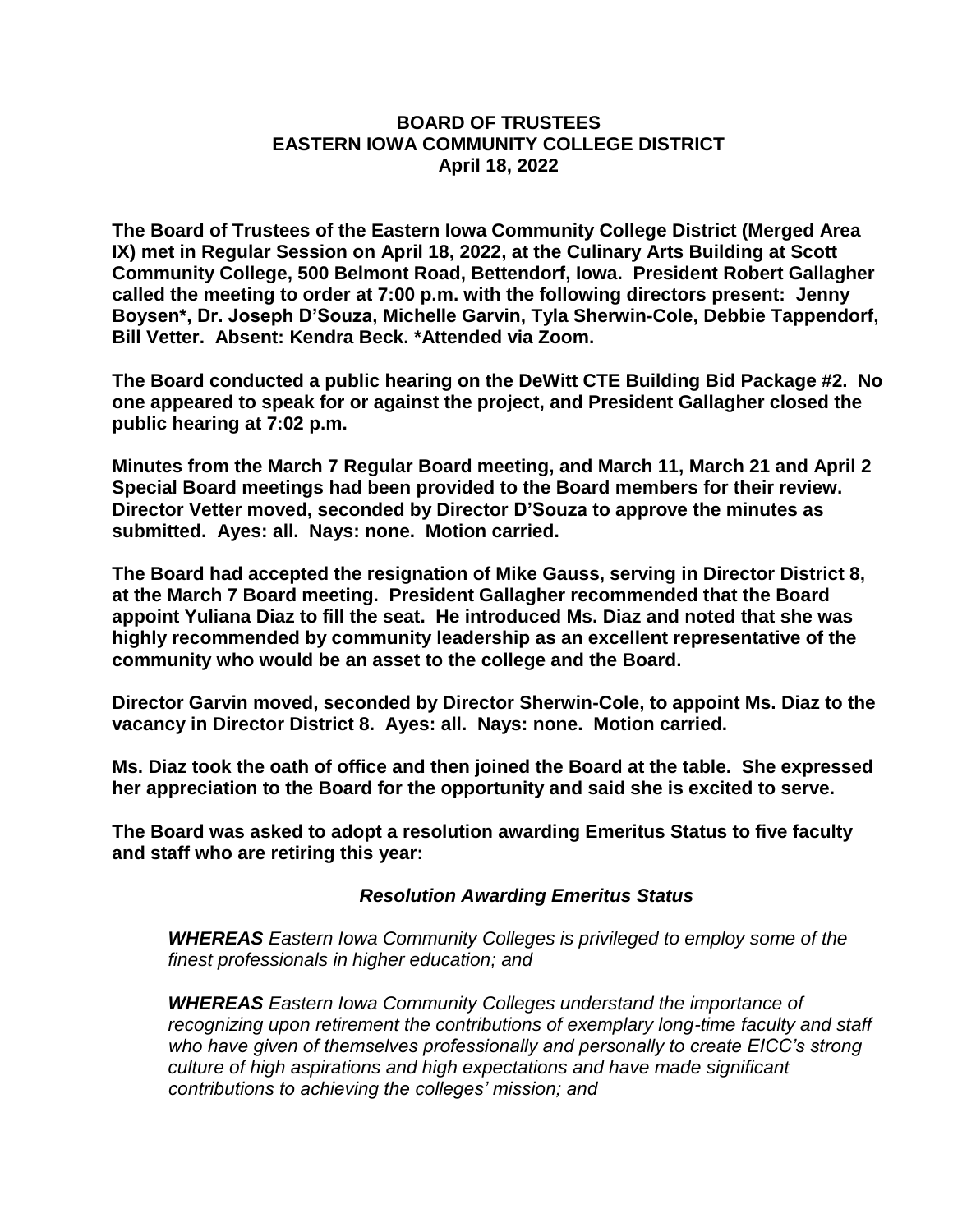*WHEREAS EICC has established Emeritus Status as a way to honor these individuals;* 

*NOW THEREFORE BE IT RESOLVED THAT, upon the recommendations of the Emeritus Status Review Committee and the Chancellor, the Eastern Iowa Community Colleges Board of Trustees is pleased to recognize the following individuals with Emeritus Status:* 

- *Jill Brodersen, Scott Community College – Faculty Emeritus*
- *Tim Cottle, Continuing Education – Staff Emeritus*
- *Ruth Ann Gallagher, Scott Community College – Faculty Emeritus*
- *Susan Hess, Scott Community College – Staff Emeritus*
- *Jan Weis, Scott Community College – Faculty Emeritus*

**Director D'Souza moved, seconded by Director Tappendorf, to adopt the resolution awarding Emeritus Status. Ayes: all. Nays: none. Motion carried.**

**The awardees will be recognized at a reception preceding the June 13, 2022, Regular Board meeting.**

**Director Tappendorf presented the IACCT report, noting that many activities and social media posts have promoted April as Community College Month. She announced that the Iowa Association of Community College Trustees has adopted a new name and brand: Community College for Iowa. She then introduced Roy Salcedo, IACCT's director for equity and inclusion. Mr. Salcedo thanked the Board for the opportunity to visit EICC for the day and to join the Board meeting. He talked about the statewide Alliance for Equity and Inclusion that has begun its work to address equity issues at community colleges throughout Iowa and described some of the directions that work may take.**

**Dr. Matt Schmit, SCC dean of applied programs and distant campuses, introduced two faculty members to present the staff report. Brad McConnell talked about the changes to the mechanical design program, now called digital modeling and additive manufacturing, which have made the program more relevant to the needs of today's manufacturers and provided students with more credential options. Diane Roebuck spoke about the American Sign Language-English Interpretation program, which started at SCC in 1995 and is now the only program of its kind in the state. A change in modality – from strictly face-to-face to asynchronous online with on-campus sessions twice each semester – has allowed the program to reach more students across the state and region.**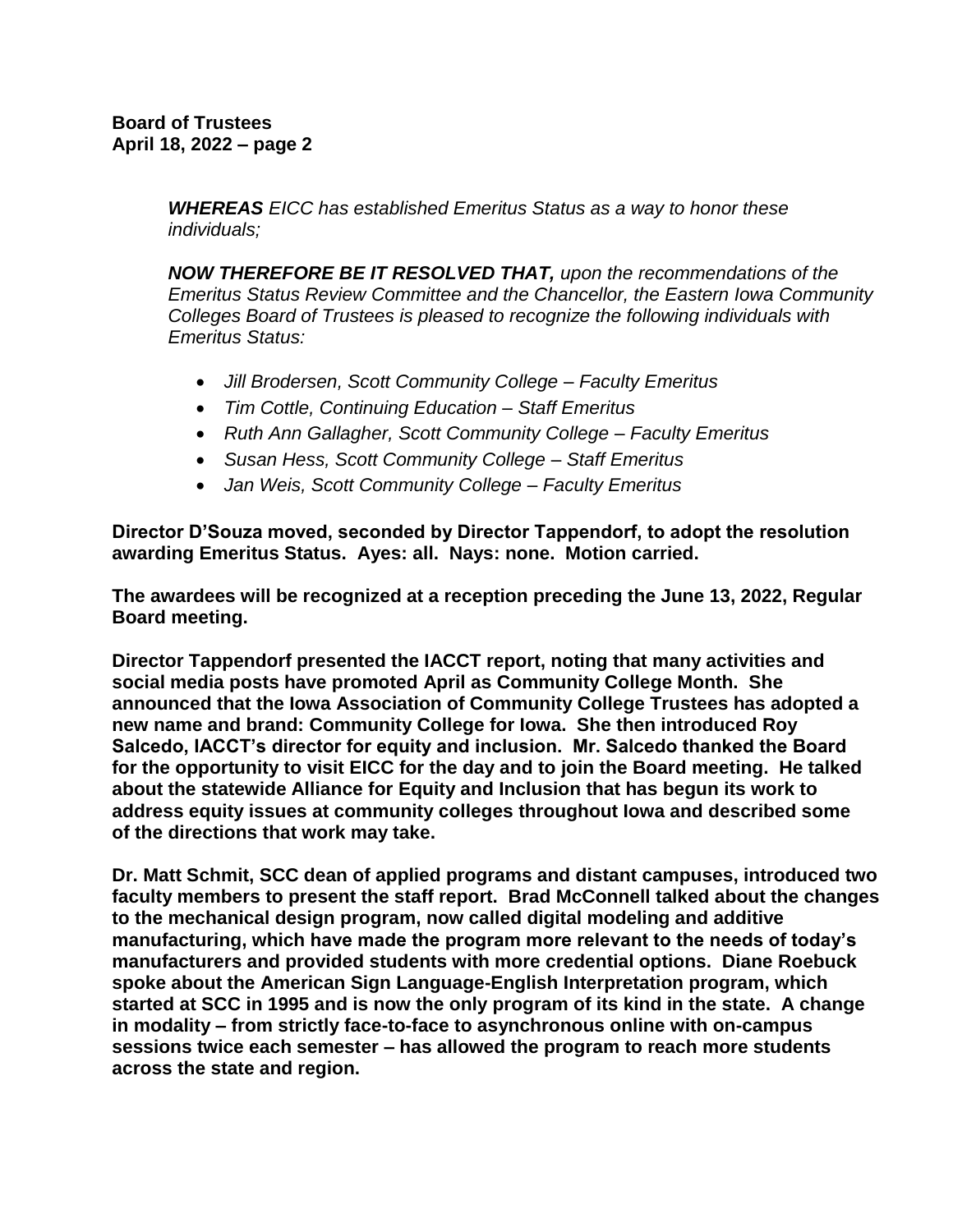**Board of Trustees April 18, 2022 – page 3**

**A list of personnel items was presented for Board approval. Director D'Souza moved, seconded by Director Vetter, to approve the personnel list as submitted. Ayes: all. Nays: none. Motion carried.**

**Dr. Ellen Bluth, vice chancellor for economic and workforce development, presented one Chapter 260E preliminary agreement, with Parker Hannifin-Davenport HPD in the amount of \$210,000. She presented three Chapter 260F retraining agreements, with Allied Valve, Inc. in the amount of \$21,667, LMT Defense in the amount of \$32,500, and SMS Group, Inc. in the amount of \$19,500; and two WTED retraining agreements, with IH Mississippi Valley Credit Union in the amount of \$3,150, and North Region Consortium in the amount of \$28,750.**

**Director D'Souza moved, seconded by Director Garvin, to approve the Chapter 260E preliminary, Chapter 260F retraining and WTED retraining agreements. Ayes: all. Nays: none. Motion carried.**

**The Board was asked to approve contractual agreements: a contract with Vander Vending for food service at SCC Belmont; renewal of the Barnes & Noble Bookstores contract; memoranda of understanding for college and career ready counselors with Calamus Wheatland and Central DeWitt Schools, Camanche and Northeast Schools, Columbus and Louisa-Muscatine Schools, Muscatine Schools, and West Liberty and Wilton Schools; for a work-based learning coordinator with Columbus, Durant, Louisa-Muscatine and West Liberty Schools; and for a building trades instructor with Clinton Schools and a welding instructor with Maquoketa Schools.**

**Director D'Souza moved, seconded by Director Diaz, to approve the contractual agreements. Ayes: all. Nays: none. Motion carried.**

**The Board was asked to award contracts for the DeWitt CTE Building Bid Package #2 as recommended: 2A to Needham Excavating for \$234,190; 2B to Rittmer, Inc. for \$202,099; 2C to Manatt's inc. for \$1,295,000; 2D to Estes Construction for \$1,832,000; 2E to Blackhawk Automatic Sprinklers for \$1013,130; 2G to Ragan Mechanical for \$423,800; 2G to Air Control, Inc. for \$869,000; and 2H to Crawford Company for \$1,356,976.**

**Director Vetter moved, seconded by Director D'Souza, to award the contracts as recommended. Ayes: all. Nays: none. Motion carried.**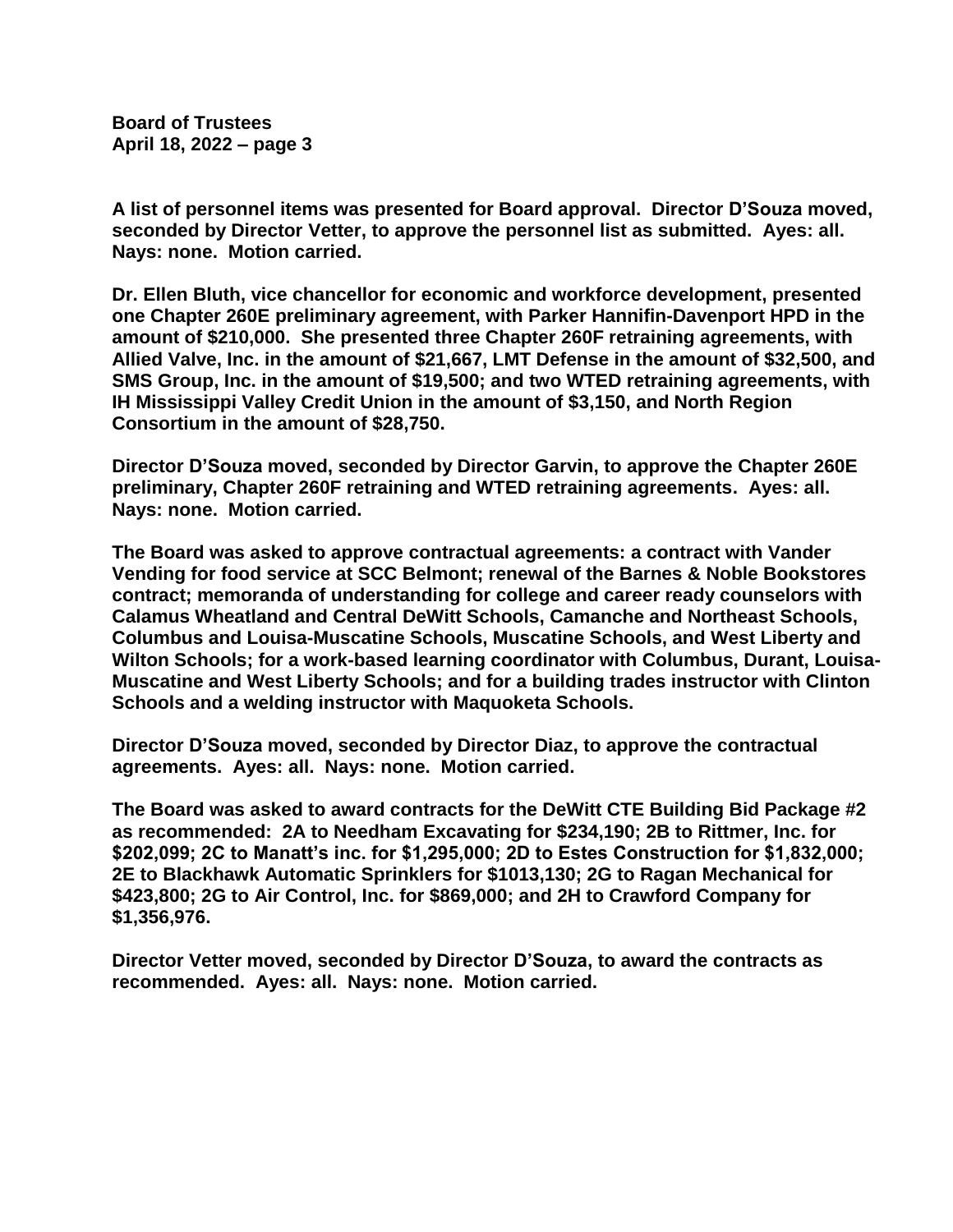**Board of Trustees April 18, 2022 – page 4**

**The Board was asked to approve plans and specifications, authorize publication of notice to bidders, and schedule a public hearing for 7:00 p.m. on May 16, 2022, at the SCC Urban Campus for four public improvement projects: CCC Parking Lot Improvement; SCC Student Commons; MCC CTE Building Fiber Connection to Existing Building; and CCC CTE Building Fiber Connection to Existing Building.**

**Director D'Souza moved, seconded by Director Tappendorf, to approve the plans and specifications for the four projects, authorize publication of notice to bidders, and schedule the public hearing as recommended. Ayes: all. Nays: none. Motion carried.**

**The Board was presented with three change orders for the MCC CTE building and 8 change orders for the CCC CTE building: Estes Construction #1 (MCC) in the amount of \$7,263; Bi-State Contracting #2 (MCC) deduct in the amount of \$3,744; Rock River Electric #1 (MCC) deduct in the amount of \$14,648; Needham Excavating #2 (CCC) deduct in the amount of \$13,164; Estes Construction #1 (CCC) in the amount of \$4,812; Portzen Construction #1 (CCC) deduct in the amount of \$14,778; Portzen Construction #2 (CCC) at no cost; Portzen Construction #3 (CCC) in the amount of \$1,331; Crawford Company #1 (CCC) in the amount of \$54,615; Precision Builders #1 (CCC) deduct in the amount of \$15,696; and Ragan Mechanical #1 (CCC) in the amount of \$7,470.**

**Director D'Souza moved, seconded by Director Sherwin-Cole, to approve the 11 change orders. Ayes: all. Nays: none. Motion carried.**

**A proposed Academic Calendar for 2023-2024 was presented for Board approval.**

**Director D'Souza moved, seconded by Director Garvin, to adopt the proposed 2023- 2024 Academic Calendar. Ayes: all. Nays: none. Motion carried.**

**A revised Quality Faculty Plan for 2022-2023 was presented for adoption.**

**Director D'Souza moved, seconded by Director Garvin, to adopt the Quality Faculty Plan. Ayes: all. Nays: none. Motion carried.**

**Financial reports for the month ending March 31, 2022, were presented. It was recommended that receipt of the reports be acknowledged and the reports placed on file.**

**Director Tappendorf moved, seconded by Director Sherwin-Cole, to acknowledge receipt of the reports and to place them on file. Ayes: all. Nays: none. Motion carried.**

**Copies of the bills had been provided to the Board members for their review. Board members were asked to approve payment of the bills as submitted.**